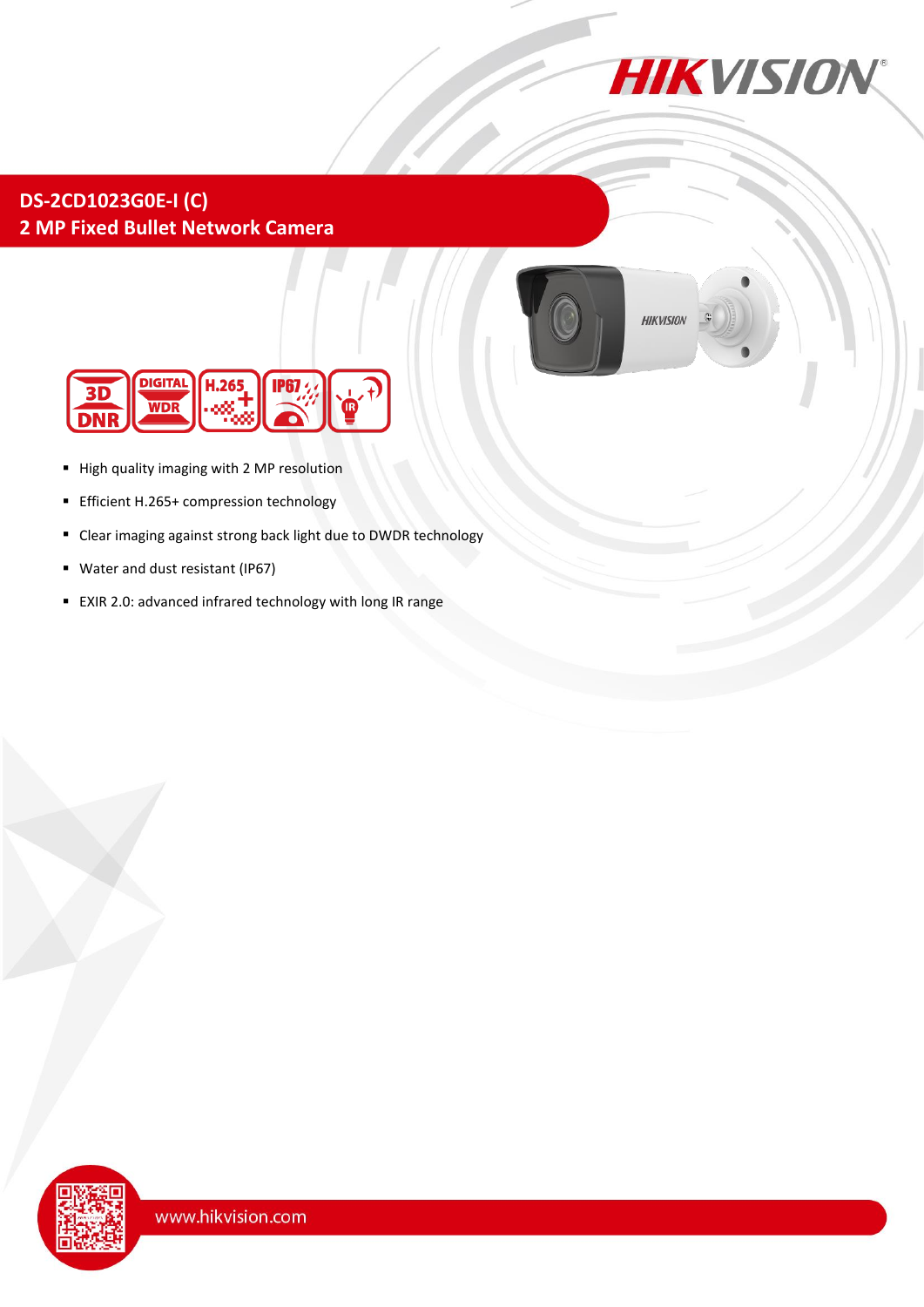

# <sup>◼</sup> **Specification**

| Camera                   |                                                                                      |  |
|--------------------------|--------------------------------------------------------------------------------------|--|
| Image Sensor             | 1/2.7" Progressive Scan CMOS                                                         |  |
| Min. Illumination        | Color: 0.01 Lux @(F2.0, AGC ON), B/W: 0 Lux with IR                                  |  |
| Shutter Speed            | 1/3 s to 1/100, 000 s                                                                |  |
| Slow Shutter             | Yes                                                                                  |  |
| Wide Dynamic Range       | Digital WDR                                                                          |  |
| Day & Night              | IR cut filter                                                                        |  |
| Angle Adjustment         | Pan: 0° to 360°, tilt: 0° to 180°, rotate: 0° to 360°                                |  |
| Lens                     |                                                                                      |  |
| Focal Length & FOV       | 2.8 mm, horizontal FOV 112.1°, vertical FOV 60.0°, diagonal FOV 132.2°               |  |
|                          | 4 mm, horizontal FOV 90.2°, vertical FOV 48.6°, diagonal FOV 107.6°                  |  |
| Lens Mount               | M12                                                                                  |  |
| Focus                    | Fixed                                                                                |  |
| Aperture                 | F2.0                                                                                 |  |
| Illuminator              |                                                                                      |  |
| IR Wavelength            | 850 nm                                                                               |  |
| IR Range                 | Up to 30 m                                                                           |  |
| <b>Video</b>             |                                                                                      |  |
| Max. Resolution          | $1920 \times 1080$                                                                   |  |
| Main Stream              | 50 Hz: 25 fps (1920 × 1080, 1280 × 720)                                              |  |
|                          | 60 Hz: 30 fps (1920 × 1080, 1280 × 720)                                              |  |
| Sub-Stream               | 50 Hz: 25 fps (640 × 480, 640 × 360)                                                 |  |
|                          | 60 Hz: 30 fps (640 × 480, 640 × 360)                                                 |  |
| Video Compression        | Main Stream: H.265/H.264                                                             |  |
|                          | Sub-Stream: H.265/H.264/MJPEG                                                        |  |
| Video Bit Rate           | 32 Kbps to 8 Mbps                                                                    |  |
| H.264 Type               | Baseline Profile/Main Profile/High Profile                                           |  |
| H.265 Type               | Main Profile                                                                         |  |
| $H.264+$                 | Main Stream supports                                                                 |  |
| $H.265+$                 | Main Stream supports                                                                 |  |
| Region of Interest (ROI) | 1 fixed region for main stream                                                       |  |
| <b>Network</b>           |                                                                                      |  |
| Protocols                | TCP/IP, ICMP, HTTP, HTTPS, FTP, DHCP, DNS, DDNS, RTP, RTSP, RTCP, NTP, UPnP™,        |  |
|                          | SMTP, IGMP, 802.1X, QoS, IPv6, Bonjour, IPv4, UDP, SSL/TLS                           |  |
| Simultaneous Live View   | Up to 6 channels                                                                     |  |
| API                      | Open Network Video Interface, ISAPI                                                  |  |
| User/Host                | Up to 32 users. 3 levels: administrator, operator and user                           |  |
| Client                   | iVMS-4200, Hik-Connect                                                               |  |
| Web Browser              | Plug-in required live view: IE 10+                                                   |  |
|                          | Plug-in free live view: Chrome 57.0+, Firefox 52.0+                                  |  |
|                          | Local service: Chrome 57.0+, Firefox 52.0+                                           |  |
| Image                    |                                                                                      |  |
| <b>Image Settings</b>    | Saturation, brightness, contrast, sharpness, AGC, white balance adjustable by client |  |
|                          | software or web browser.                                                             |  |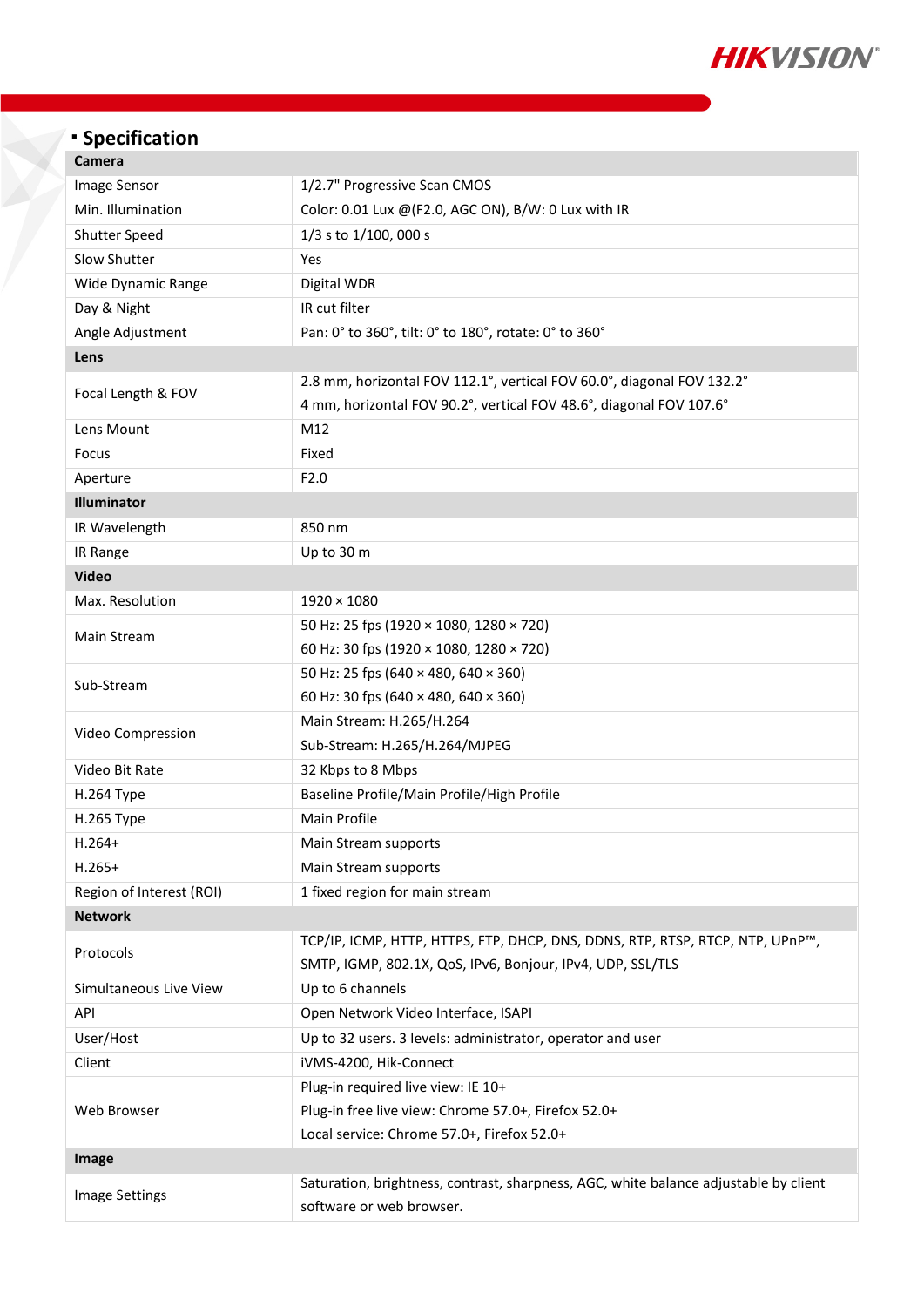

| Day/Night Switch              | Day, Night, Auto, Schedule                                                        |  |
|-------------------------------|-----------------------------------------------------------------------------------|--|
| Image Enhancement             | BLC, 3D DNR                                                                       |  |
| <b>Interface</b>              |                                                                                   |  |
| <b>Ethernet Interface</b>     | 1 RJ45 10 M/100 M self-adaptive Ethernet port                                     |  |
| Event                         |                                                                                   |  |
| <b>Basic Event</b>            | Motion detection, video tampering alarm, exception                                |  |
| General                       |                                                                                   |  |
| Linkage Method                | Upload to FTP, notify surveillance center, send email                             |  |
| Camera Material               | Metal & Plastic                                                                   |  |
| Camera Dimension              | 177.6 mm $\times$ 66.2 mm $\times$ 67.8 mm (7.0" $\times$ 2.6" $\times$ 2.7")     |  |
| Package Dimension             | 216 mm $\times$ 121 mm $\times$ 118 mm (8.5" $\times$ 4.8" $\times$ 4.6")         |  |
| Camera Weight                 | Approx. 270 g (0.6 lb.)                                                           |  |
| With Package Weight           | Approx. 490 g (1.1 lb.)                                                           |  |
| <b>Storage Conditions</b>     | -30 °C to 60 °C (-22 °F to 140 °F). Humidity: 95% or less (non-condensing)        |  |
| <b>Startup and Operating</b>  | -30 °C to 60 °C (-22 °F to 140 °F). Humidity: 95% or less (non-condensing)        |  |
| Conditions                    |                                                                                   |  |
| Web Client Language           | English, Ukrainian                                                                |  |
| <b>General Function</b>       | Anti-flicker, heartbeat, mirror, password protection, privacy mask, watermark, IP |  |
|                               | address filter                                                                    |  |
| <b>Firmware Version</b>       | V5.5.120                                                                          |  |
| Power Consumption and Current | 12 VDC, 0.4 A, max. 5 W                                                           |  |
|                               | PoE: (802.3af, 36 V to 57 V), 0.2 A to 0.15 A, max. 6.5 W                         |  |
| Power Supply                  | 12 VDC ± 25%                                                                      |  |
|                               | PoE: 802.3af, Class 3                                                             |  |
| Power Interface               | Ø5.5 mm coaxial power plug                                                        |  |
| <b>Approval</b>               |                                                                                   |  |
| <b>EMC</b>                    | FCC SDoC (47 CFR Part 15, Subpart B); CE-EMC (EN 55032: 2015, EN 61000-3-2: 2014, |  |
|                               | EN 61000-3-3: 2013, EN 50130-4: 2011 +A1: 2014); RCM (AS/NZS CISPR 32: 2015); IC  |  |
|                               | VoC (ICES-003: Issue 6, 2016); KC (KN 32: 2015, KN 35: 2015)                      |  |
| Safety                        | UL (UL 60950-1); CB (IEC 60950-1:2005 + Am 1:2009 + Am 2:2013, IEC 62368-1:2014); |  |
|                               | CE-LVD (EN 60950-1:2005 + Am 1:2009 + Am 2:2013, IEC 62368-1:2014); BIS (IS       |  |
|                               | 13252(Part 1):2010+A1:2013+A2:2015)                                               |  |
| Environment                   | CE-RoHS (2011/65/EU); WEEE (2012/19/EU); Reach (Regulation (EC) No 1907/2006)     |  |
| Protection                    | IP67 (IEC 60529-2013)                                                             |  |

## <sup>◼</sup> **Available Model**

¥

DS-2CD1023G0E-I(2.8/4 mm)